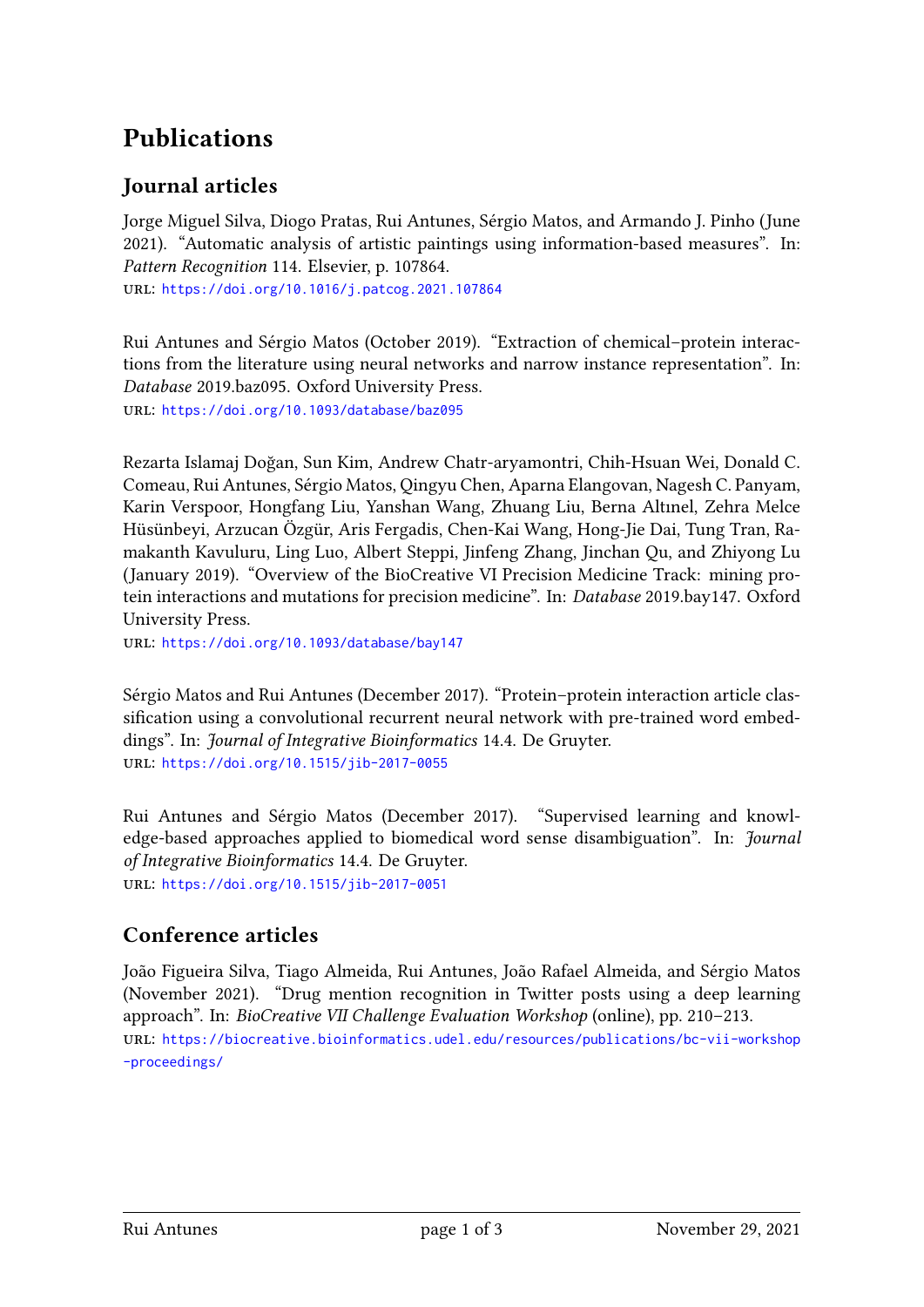Tiago Almeida, Rui Antunes, João Figueira Silva, João Rafael Almeida, and Sérgio Matos (November 2021). "Chemical detection and indexing in PubMed full text articles using deep learning and rule-based methods". In: *BioCreative VII Challenge Evaluation Workshop* (online), pp. 119–123.

url: [https://biocreative.bioinformatics.udel.edu/resources/publications/bc-vii-workshop](https://biocreative.bioinformatics.udel.edu/resources/publications/bc-vii-workshop-proceedings/) [-proceedings/](https://biocreative.bioinformatics.udel.edu/resources/publications/bc-vii-workshop-proceedings/)

Rui Antunes, Tiago Almeida, João Figueira Silva, and Sérgio Matos (November 2021). "Chemical–protein relation extraction in PubMed abstracts using BERT and neural networks". In: *BioCreative VII Challenge Evaluation Workshop* (online), pp. 76–79. url: [https://biocreative.bioinformatics.udel.edu/resources/publications/bc-vii-workshop](https://biocreative.bioinformatics.udel.edu/resources/publications/bc-vii-workshop-proceedings/) [-proceedings/](https://biocreative.bioinformatics.udel.edu/resources/publications/bc-vii-workshop-proceedings/)

Alina Trifan, Rui Antunes, and José Luís Oliveira (October 2020). "Machine learning for depression screening in online communities". In: *14th International Conference on Practical Applications of Computational Biology & Bioinformatics* (online). Springer Nature, pp. 102– 111.

url: [https://doi.org/10.1007/978-3-030-54568-0\\_11](https://doi.org/10.1007/978-3-030-54568-0_11)

João Figueira Silva, Rui Antunes, João Rafael Almeida, and Sérgio Matos (April 2020). "Clinical concept normalization on medical records using word embeddings and heuristics". In: *30th Medical Informatics Europe Conference* (canceled). IOS Press, pp. 93–97. url: <http://hdl.handle.net/10773/29190>

Alina Trifan, Rui Antunes, Sérgio Matos, and Jose Luís Oliveira (April 2020). "Understanding depression from psycholinguistic patterns in social media texts". In: *42nd European Conference on Information Retrieval* (online). Springer Nature, pp. 402–409. url: [https://doi.org/10.1007/978-3-030-45442-5\\_50](https://doi.org/10.1007/978-3-030-45442-5_50)

Rui Antunes, João Figueira Silva, and Sérgio Matos (March 2020). "Evaluating semantic textual similarity in clinical sentences using deep learning and sentence embeddings". In: *35th Annual ACM Symposium on Applied Computing* (online). ACM, pp. 662–669. url: <http://hdl.handle.net/10773/31473>

Rui Antunes, João Figueira Silva, Arnaldo Pereira, and Sérgio Matos (February 2019). "Rule-based and machine learning hybrid system for patient cohort selection". In: *12th International Joint Conference on Biomedical Engineering Systems and Technologies* (Prague, Czech Republic). SciTePress, pp. 59–67.

url: <https://doi.org/10.5220/0007349300590067>

Sérgio Matos and Rui Antunes (October 2017). "Identifying relevant literature for precision medicine using deep neural networks". In: *BioCreative VI Workshop* (Bethesda, Maryland, USA), pp. 99–101.

url: <https://biocreative.bioinformatics.udel.edu/events/biocreative-vi/workshop/>